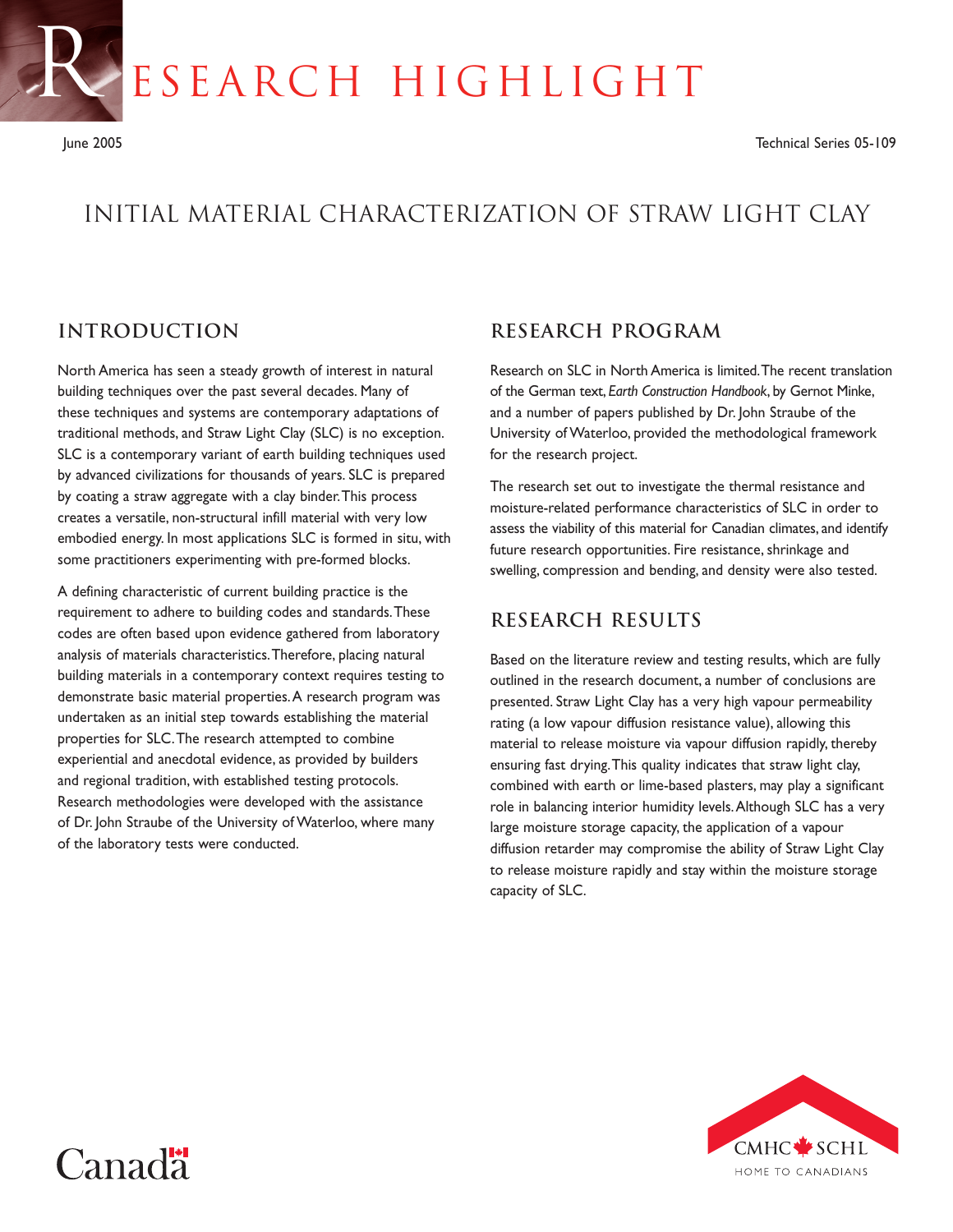The thermal conductivity ranged from  $0.068$  to  $0.18$  m<sup>2</sup>K/w (0.8 to 2.1 hft<sup>2</sup>F/Btu), per inch, with higher densities equating with lower insulating values.This range meets the minimum thermal resistance value prescribed by the Ontario Building Code.Thermal bridging in SLC wall assemblies is minimal, therefore the whole wall R-value calculation will be closer to the required R-value compared to "conventional" products.The research suggests that in regions with large diurnal temperature swings, the thermal mass of SLC is able to store heat during periods of high temperature, and then release this heat during cooler periods.

It should be noted that reaching target densities is challenging given the variability of materials and workmanship.A fair degree of experience with specific, local materials is required to consistently and predictably reach both lower and higher density ranges. The mid-range density class is the most easily obtained.The table below highlights property results for a mid-range density sample.

| Property                                                | Density class                       | Results                   |
|---------------------------------------------------------|-------------------------------------|---------------------------|
| Thermal Resistance (per inch)                           | 647 $kg/m3$<br>40 pcf               | $RSI = 0.28$<br>$R = 1.6$ |
| Thermal Conductivity (W/mK)                             | 642 $kg/m3$                         | 0.090                     |
| Moisture Properties                                     |                                     |                           |
| - Permeability (ng/Pa ms)                               | Same as above                       | 45.9                      |
| - Permeance (ng/Pa $m^2s$ )<br>@ 10 cm (4 in) thickness | Same                                | 451                       |
| - Absorption (kg/m <sup>2</sup> h <sup>0.5</sup> )      | Same                                | 3.4                       |
| Compression (at 5% strain)                              | 680 $kg/m^3$                        | 0.08 MPa                  |
|                                                         | 42.5 pcf                            | 11.9 psi                  |
| Bending                                                 |                                     |                           |
| - Rupture Modulus                                       | Same                                | 0.23 MPa 34 psi           |
| - Modulus of Elasticity (compression)                   | Same                                | 1.36 MPa 200 psi          |
| Settlement (after drying to equilibrium)                | 720-800 kg/m <sup>3</sup> 45-50 pcf | 7%                        |
| Fire Penetration (after 4 hrs of propane torch)         | same                                | $51$ mm $(2$ in)          |

*Table 1: Property results for a mid-range density sample.*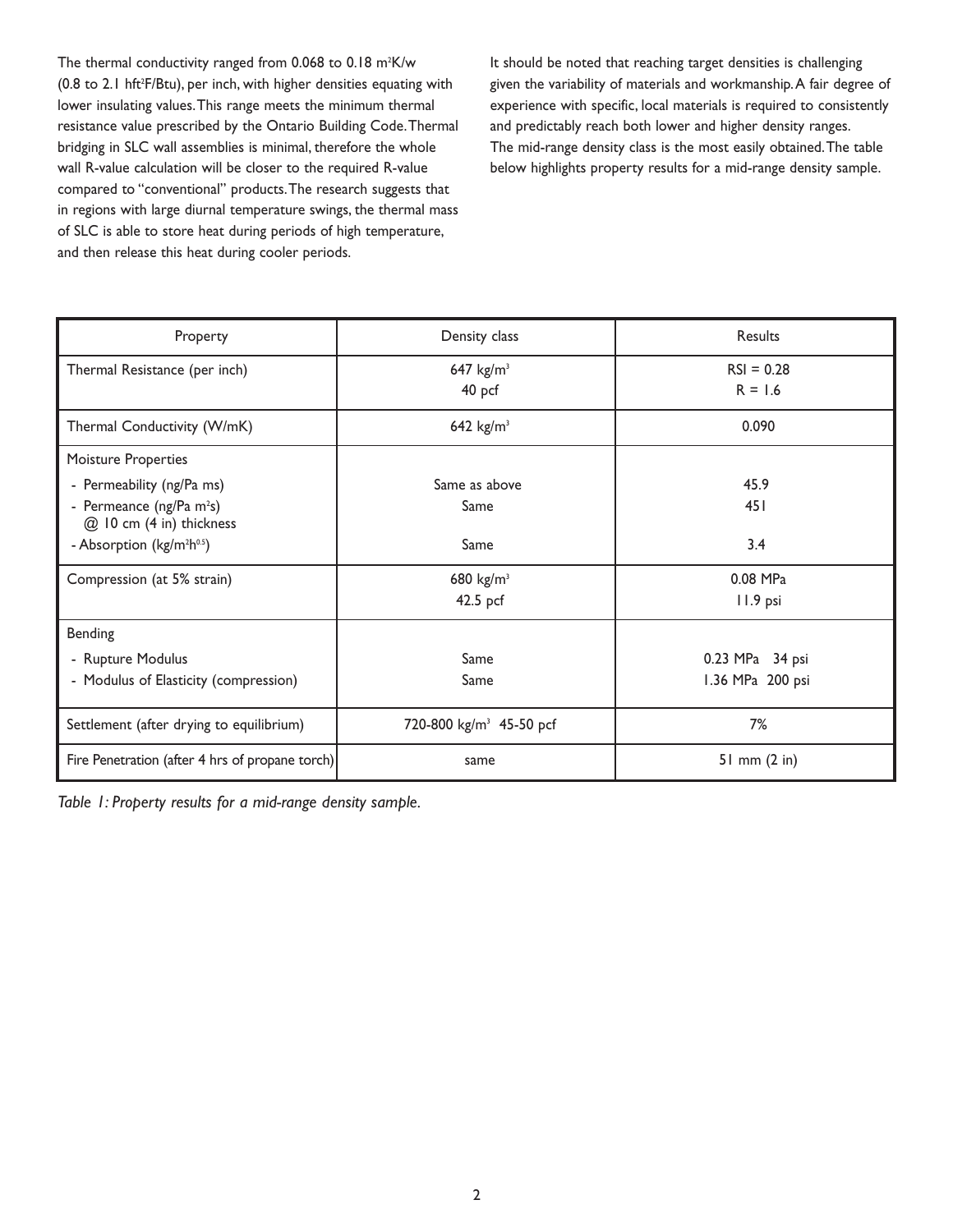The literature review and testing program indicate that the settlement of straw clay is problematic, requiring remedial work which significantly increases labour output.The report refers to demonstrated solutions with some practitioners using an internal bamboo matrix or pre-formed blocks to mitigate settlement problems.The fire testing results in the report—based on ASTM standards E 119 and E 84—indicate SLC would very likely meet the conditions required for a fire resistance period of four hours. As a final point, Straw Light Clay is a highly ductile material, with the potential to absorb a fair amount of energy in the event of seismic activity.

# **Implications for the Housing Industry**

This research program served to demonstrate the material characteristics of Straw Light Clay. Results were consistent with findings presented by German practitioner, Gernot Minke, in the recently translated *Earth Construction Handbook*.The research program also demonstrated the effectiveness of a hybridized field/laboratory approach to the testing of natural materials such as SLC.

Initial results indicate that SLC has many worthwhile material properties, including thermal and fire resistance. In addition, SLC, made on-site by an owner/builder using local materials, has the potential to eliminate manufacturing, transportation and construction waste costs associated with conventional building products. Furthermore, SLC enables participation by a broad range of people given that only a few, inexpensive tools are needed, and limited construction experience is required for mid-range density classes.